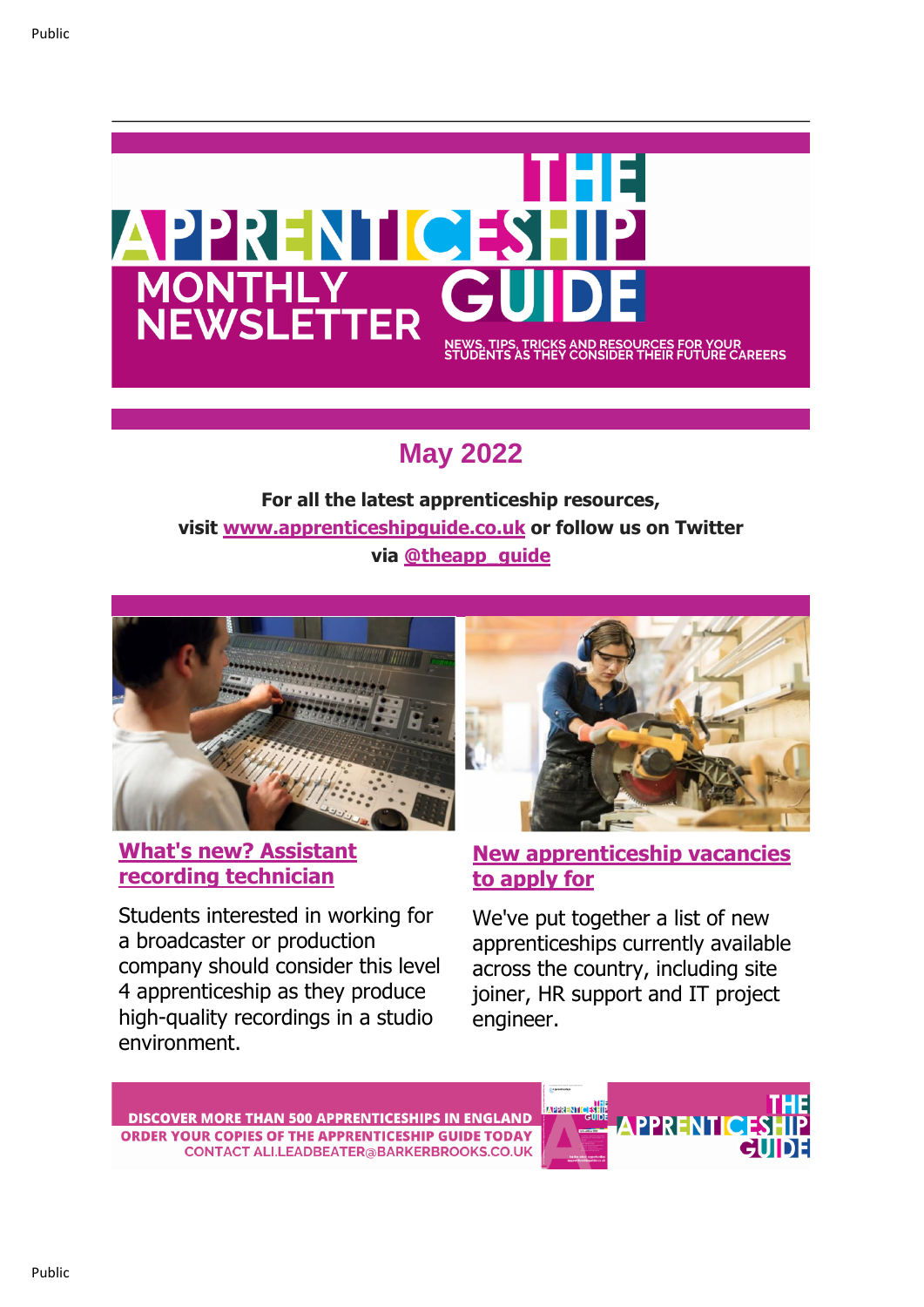

**[Apprenticeships to consider if](https://bbm-news.net/FOB-7V6GS-7QNWY9-4SU579-1/c.aspx)  [your favourite subject is music](https://bbm-news.net/FOB-7V6GS-7QNWY9-4SU579-1/c.aspx)  [and drama](https://bbm-news.net/FOB-7V6GS-7QNWY9-4SU579-1/c.aspx)**

If your students have star quality and dream of a life in lights, there are plenty of careers to consider, from arts therapist to cultural learning and participation officer.



## **[Employer focus: Virgin Media](https://bbm-news.net/FOB-7V6GS-7QNWY9-4SU57A-1/c.aspx)**

Each month we will look at companies and learning providers who deliver apprenticeships and see what they can offer your students. This month get connected with Virgin Media.



# **[GB Coaching table tennis](https://bbm-news.net/FOB-7V6GS-7QNWY9-4SU57B-1/c.aspx)  [apprenticeship programme](https://bbm-news.net/FOB-7V6GS-7QNWY9-4SU57B-1/c.aspx)  [open for applications](https://bbm-news.net/FOB-7V6GS-7QNWY9-4SU57B-1/c.aspx)**

Coaches who want to work with GB's rising stars can now apply to be part of the new intake, applications close at the end of May.



**[Apprenticeships up for grabs](https://bbm-news.net/FOB-7V6GS-7QNWY9-4SU57C-1/c.aspx)  [with Sizewell C nuclear power](https://bbm-news.net/FOB-7V6GS-7QNWY9-4SU57C-1/c.aspx)  [station](https://bbm-news.net/FOB-7V6GS-7QNWY9-4SU57C-1/c.aspx)**

Hopefuls are beginning to apply for the next round of Sizewell C apprenticeships in welding, project controls and pipe fitting.